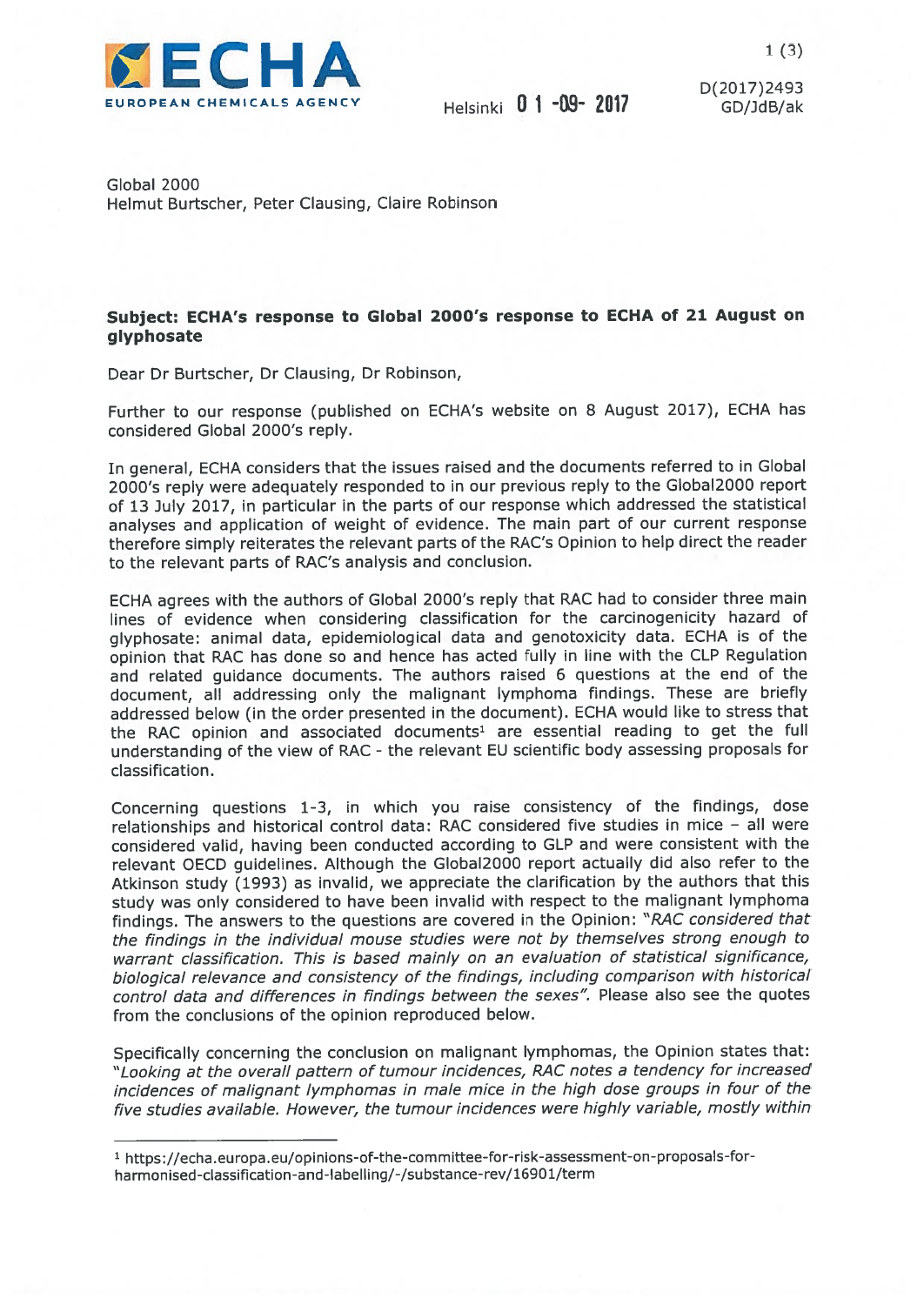

the available control incidences, and elevated tumour incidences were not supported by parallel increases in non-neoplastic lymph node lesions. Furthermore, the findings were not consistent between sexes and were not supported by findings in the rat studies."

RAC also described and considered the malignant lymphomas observed in male mice in each of the five studies in detail. Some of this detail was quoted in our previous response along with the conclusion in the Opinion on the mouse studies and is therefore not repeated here. Increased incidences of malignant lymphomas were not seen in female mice or in rats.

We fully agree that dose-response relationships are fundamental to the assessment of toxicological data. However, all data need to be considered in context and not in isolation. As noted in our previous response, "In the individual studies, particularly when the overall incidences are low, or when the background incidences are high, it can be <sup>a</sup> matter of interpretation whether there actually is <sup>a</sup> dose response relationship or not, and the wider picture must then be considered".

Concerning question 4, in which you raise the use of the data on oxidative stress: The possible role of oxidative stress was considered with the genotoxicity data. RAC noted in the carcinogenicity section of the Opinion that "RAC does not consider that <sup>a</sup> genotoxic M0A has been demonstrated for <sup>g</sup>lyphosate". The basis for the decision to not classify for germ cell mutagenicity is explained in detail in the relevant section of the Opinion. More specifically on classification for germ cell mutagenicity, RAC concluded that "Glyphosate is only metabolised to <sup>a</sup> very limited degree and is not <sup>a</sup> DNA reactive substance. Bacterial and mammalian gene mutation assays were all negative. Thus, the genotoxicity observed for <sup>g</sup>lyphosate in some studies is likely to be caused by indirect mechanisms. Glyphosate appears to induce transient DNA strand breaks as observed in the in vitro and in vivo Comet assays. However, as <sup>g</sup>lyphosate does not induce gene mutations and bone marrow mutagenicity is considered negative, their biological importance in relation to mutagenicity<br>is equivocal. Further, it is unclear whether oxidative stress is of biological importance as a MoA for <sup>g</sup>lyphosate as the data are equivocal". Taking all data into account, and based on the overall negative responses in the existing gene mutation and oral mutagenicity tests, RAC concluded that no classification of <sup>g</sup>lyphosate for germ cell mutagenicity is warranted. The role of oxidative stress was considered by RAC in detail in the Opinion, taking into account the arguments put forward in the IARC report. In addition, other studies were considered, including <sup>a</sup> recent reproductive study mentioned in <sup>a</sup> comment from the public consultation (Dai et al., 2016), because it included measurement of oxidative stress in the testis. In the end, however, RAC concluded on oxidative stress as cited in the concluding statement above.

Concerning the role of the maximum tolerated dose (MTD) in question 5: It is noted in the Opinion that "Increased tumour incidences observed at doses above 4000 mg/kg bw/day were given less weight by RAC because the doses used were excessive and exceeded the MTD". ECHA agrees that reaching the MTD is a requirement for the validity of carcinogenicity studies. Additional consideration is required when there is evidence that the MTD has been exceeded and the doses are unusually high, as was the case in two of the studies. The issue has been extensively considered in our previous response.

Concerning the relationship between malignant lymphoma in mice and non-Hodgkin lymphoma in humans (question 6): The relationship between the findings in mice and humans was indeed given serious consideration by RAC. Concerning the epidemiological data, RAC concluded in the Opinion, that "A causal relationship could not be established by RAC because chance, bias, and confounding factors could not be ruled out, and the evidence from epidemiological studies was considered insufficient to